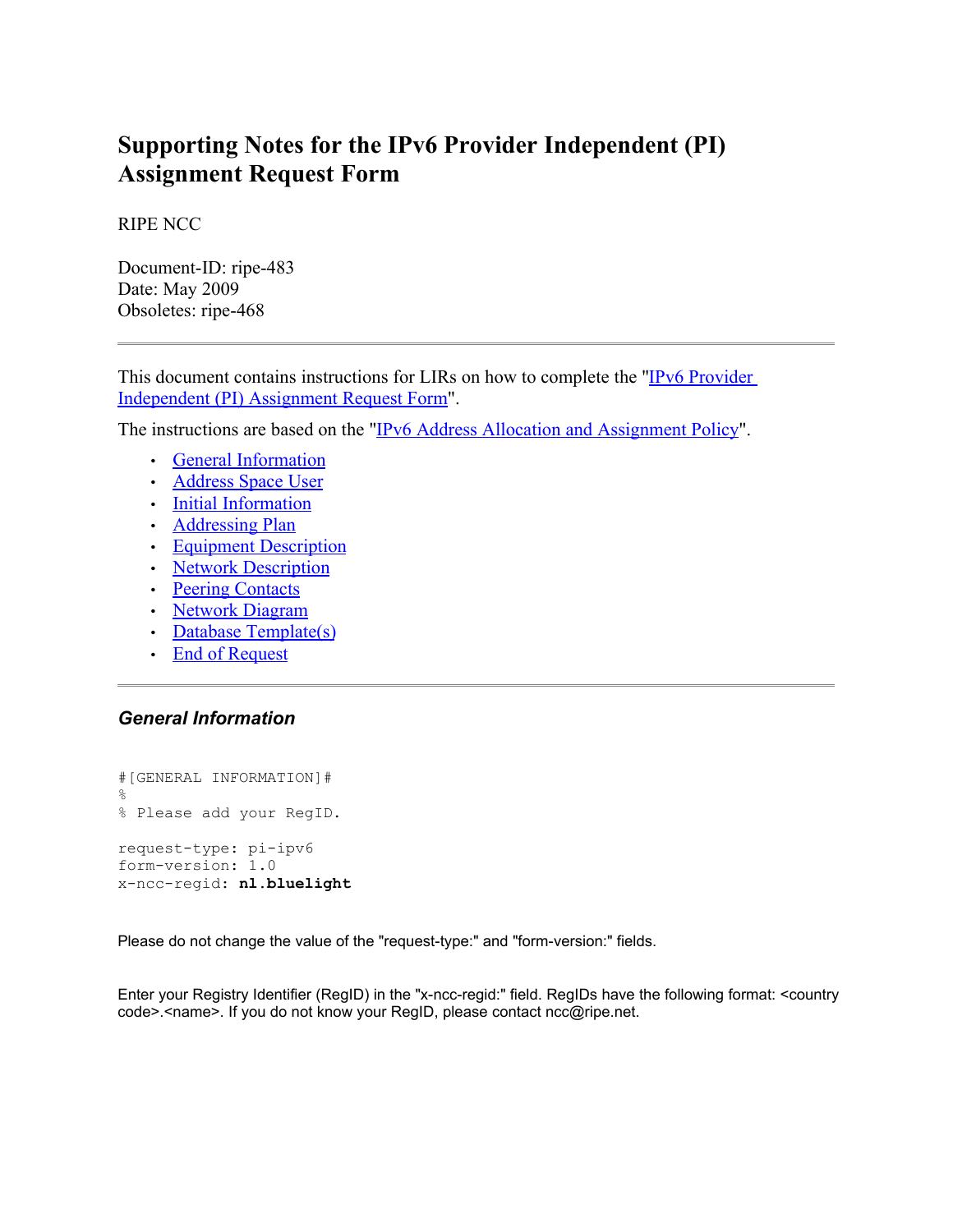## <span id="page-1-0"></span>*Address Space User*

#[ADDRESS SPACE USER]# % % Who will use the requested address space?

legal-organisation-name: **North SantaBank** organisation-location: **Santa City, NN** website-if-available: **http://www.nsb.nn**

% Is this request being sent by a sponsoring LIR on behalf of % an End User? (Yes/No)

end-user-of-sponsoring-lir: **Yes**

% If yes, please attach a copy of the signed "End User Assignment % Agreement" and the company registration papers of the End User.

% Also please confirm that the "End User Assignment Agreement" % contains all of the elements listed in paragraph 2.0 of "Contractual % Requirements for Provider Independent Resource Holders in the % RIPE NCC Service Region".(Yes/No)

confirmation: **Yes**

% Does this End User already have address space that can be used for % this assignment? (Yes/No)

space-available: **No**

Enter the legal name and primary location of the organisation that will use this IPv6 PI address space in the "legal-organisation-name" and "organisation-location" fields. If this End User has a website, enter the URL in the "website-if-available" field. Otherwise, enter "none" in this field.

If you are an LIR sending this request on behalf of an End User, you should answer "Yes" in the "end-userof-sponsoring-lir" field.

If you answered "Yes" you should also confirm that all of the elements of paragraph 2.0 of "Contractual Requirements for Provider Independent Resource Holders in the RIPE NCC Service Region" are listed in the 'End User Assignment Agreement' that is signed by the End User and the sponsoring LIR. IPv6 PI assignments can only be made to End Users if there is a signed 'End User Assignment Agreement' between the sponsoring LIR and the End User.

For each IPv6 PI assignment that is requested through a sponsoring LIR for an End User, we need to receive a copy of 'End User Assignment Agreement' and the company registration papers of the End User.

You can find an example agreement online:

<http://www.ripe.net/membership/lir-end-user-agreement.html>

You can send us an agreement in your local language or use the English version.

If this request is sent by a Direct Assignment User, you answer "No" to the above two questions. Direct Assignment Users have already signed an "End User Assignment Agreement" with the RIPE NCC. If the request is for an LIR, you should also answer with "No".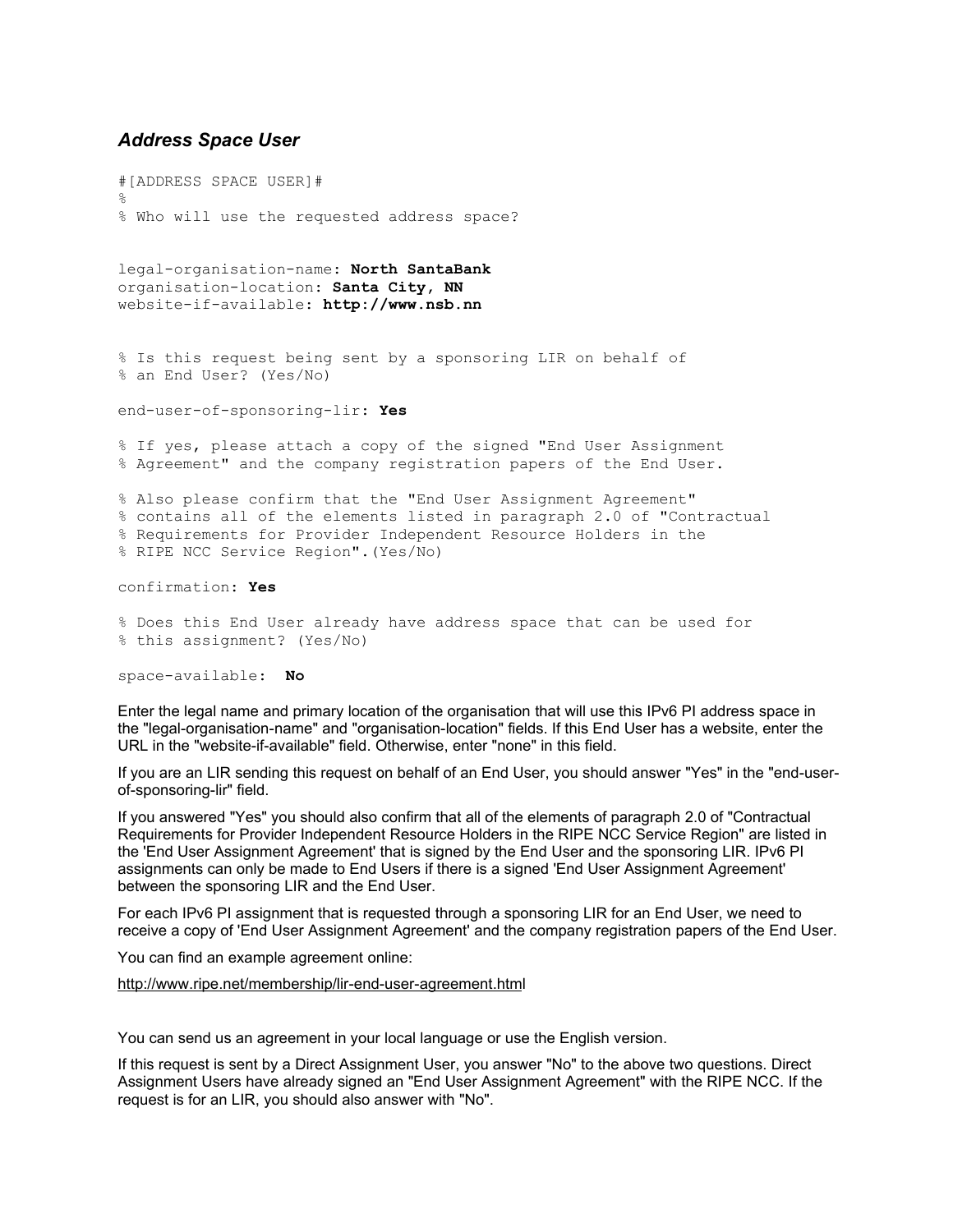If this request is for an LIR or a "Direct Assignment User", you do not have to attach a copy of "End User Assignment Agreement" and company registration papers.

If there is any address space assigned to this End User that is not in use, indicate this in the "spaceavailable" field. If you answer "yes", you can explain why the End User needs another assignment of address space in the "Network Description" section.

# <span id="page-2-1"></span>*Initial Information*

```
##[INITIAL INFORMATION]#
%
% Why is PI address space required rather than PA address space? 
why-pi: North SantaBank will be multihomed. 
% Is the End User requesting extra address space for routing and/or
% administrative reasons? (Yes/No)
routing-reasons: No
% Have you made the End User aware of the consequences and disadvantages
% of PI address space? (Yes/No)
confirmation: Yes.
```
In the "why-pi:" field, explain why PA address space cannot be used for this assignment.

You cannot request a larger assignment of address space than needed as conservation is one of the most important goals of the Internet Registry System. You can state whether you are requesting more address space than needed in the "routing-reasons:" field.

You must ensure that the End User understands and accepts that PI address space may be more difficult or more expensive to route than PA address space and then confirm this in the "confirmation:" field.

## <span id="page-2-0"></span>*Addressing Plan*

```
#[ADDRESSING PLAN]#
%
% When will the End User use this IPv6 PI assignment?
\approx% Subnet Within Within Within
% size (/nn) 3 months 1 year 2 years Purpose
subnet: /48 x - - Office LAN
number-of-subnets: 1
% Will the End User return any address space?
address-space-returned: no
```
The addressing plan shows how the End User will use the requested address space.

You can repeat the "subnet" row as many times as needed. Delete any empty "subnet" fields before you send the request.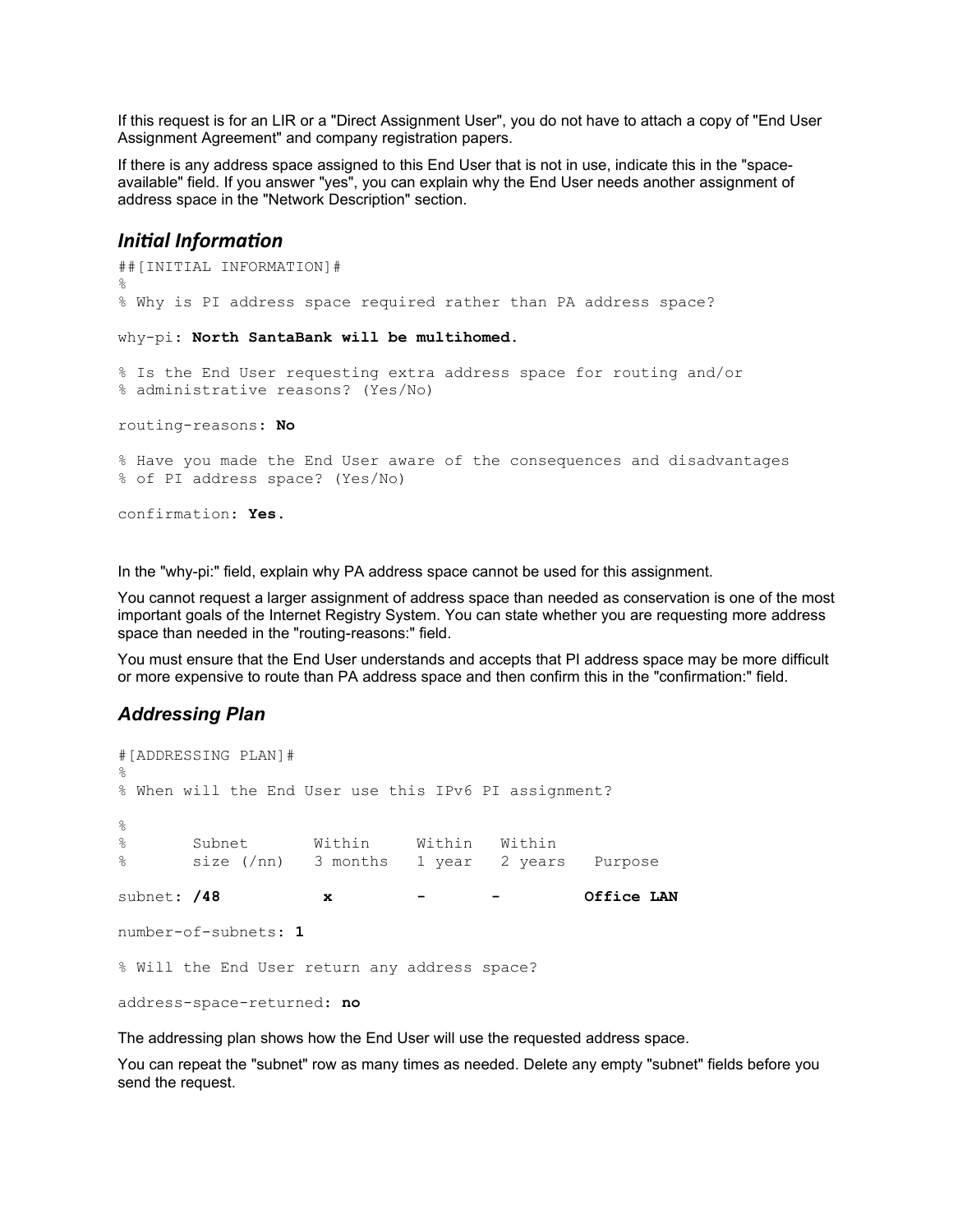Enter the size of each subnet in the " Subnet size (/nn)" column. Please specify the size using IPv6 slash notation (for example, /48).

In the " Purpose" column, write a short description of each subnet. If needed, you can write a more detailed description in the "Network Description" section of this form.

Complete the remaining columns with a cross (x) or a dash (-). For example, if you will use a subnet within three months, enter a cross in the " Within 3 months" column and a dash in both the " Within 1 year" and " Within 2 years" columns.

In the "number-of-subnets" field, enter the total number of subnets listed in the addressing plan.

The smallest IPv6 PI assignment size issued by the RIPE NCC is /48

If there is any address space assigned to the End User that they will return, list each prefix in separate "address-space-returned" fields. The expected time for renumbering is three months. You can use the following syntax: <IP range> to <which LIR/ISP> in <time period> for this field.

## *Equipment Description*

```
#[EQUIPMENT DESCRIPTION]#
\approx% What equipment will be used and how will it use the requested
% address space?
equipment-name: Switches
manufacturer-name: Cisco
model-number: 25xx
other-data: 5 units
equipment-name: Servers
manufacturer-name: HP
model-number: various
other-data: 10 units
equipment-name: Workstations
manufacturer-name: Dell
model-number: GX150
other-data: 20 units
equipment-name: Routers
manufacturer-name: Cisco
model-number: 3825
other-data: 2 units
```
The equipment description will help us to understand the requirements listed in the addressing plan and can be repeated as many times as needed. Leave an empty line before each new "equipment-name" field.

In the "equipment-name" field, enter the type of equipment requiring address space from this assignment.

Enter the vendor name and model number for the piece of equipment in the "manufacturer-name" and "model-number" fields.

If you have any more information about how this piece of equipment will use the requested address space, add this in the "other-data" field.

#### <span id="page-3-0"></span>*Network Description*

#[NETWORK DESCRIPTION]#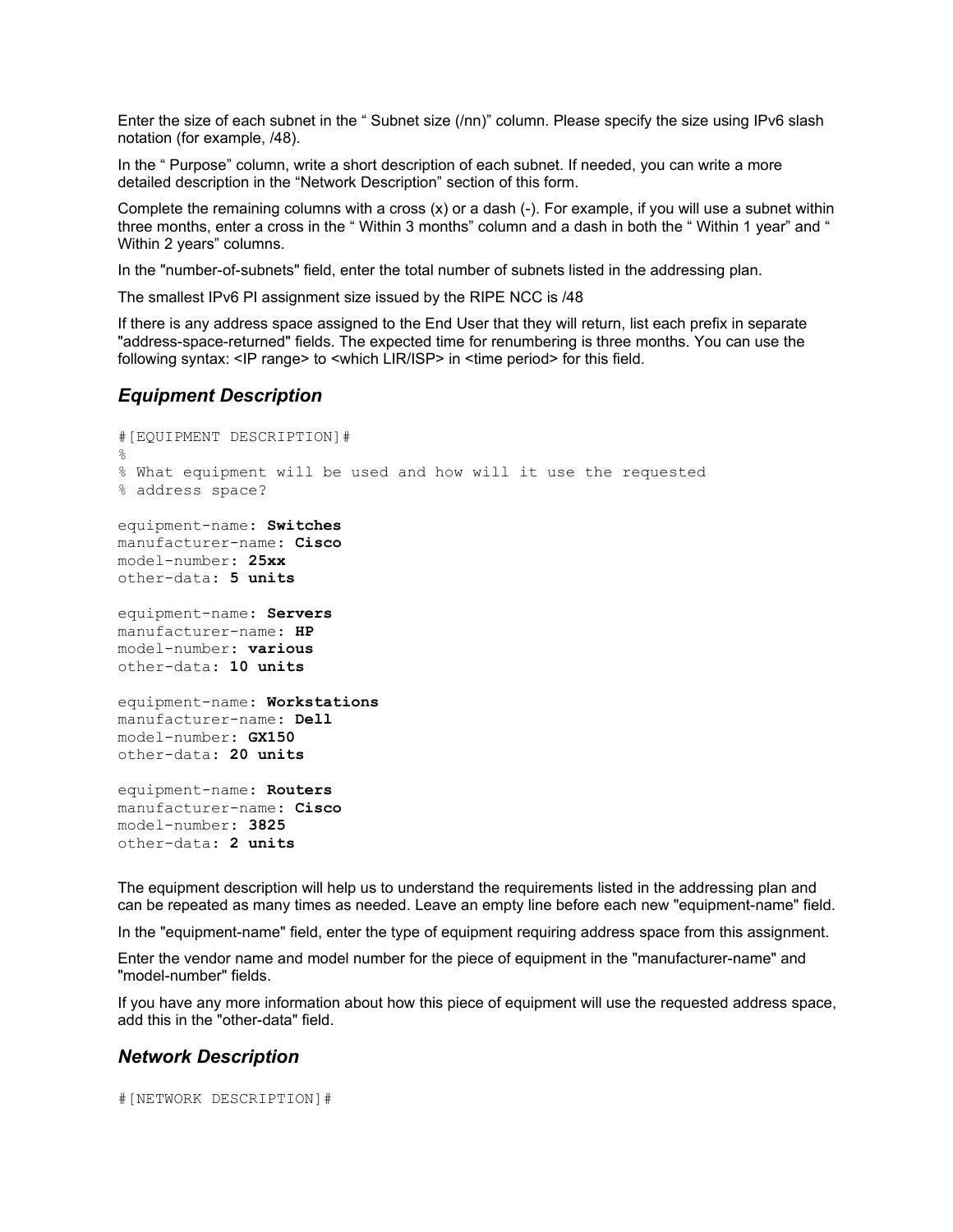```
\approx% Please add more information if you think it will help us understand
% this request. If the End User is requesting more than a /48 please 
% explain why:
```
**North SantaBank has an office in Santa City that will be multihomed.**

You can use this space for additional information that you think will be helpful for us (RIPE NCC) when we evaluate your request. A clearer understanding of the network and its addressing needs can help us to evaluate your request more quickly.

## <span id="page-4-2"></span>*Peering Contacts*

```
#[PEERING CONTACTS]#
%
% Please list the Autonomous System numbers and email contact addresses
% of the peering partners for the requested IPv6 PI assignment
peering: AS##### noddy@grottoinvestments.nn
```

```
peering: AS##### mary@northernbanking.nn
```
Organisations that require an IPv6 PI assignment must be multi-homed. Therefore you must list the Autonomous System numbers and contact email addresses of at least two peering partners in the "peering:" fields. You can repeat the "peering:" field as many times as needed.

## <span id="page-4-1"></span>**Network Diagram**

```
#[NETWORK DIAGRAM]#
\approx% You can attach a network diagram or other supporting documentation,
% particularly if the End User is requesting more than a /48
%
% Have you attached any files/documents to this request? (Yes/No)
```
file-attached: **Yes**

A network diagram (topology map) can help us to understand the set-up of the network and its addressing needs.

Supporting documentation is useful if the organisation will require more than /48.

# <span id="page-4-0"></span>*Database Template(s)*

```
#[DATABASE TEMPLATE(S)]#
\frac{1}{2}% Please complete all of the fields below.
inet6num:
netname: NSB-NET
descr: North SantaBank
country: NN
org: ORG-NS31-RIPE
admin-c: ACM2-RIPE
tech-c: HOHO1-RIPE
```